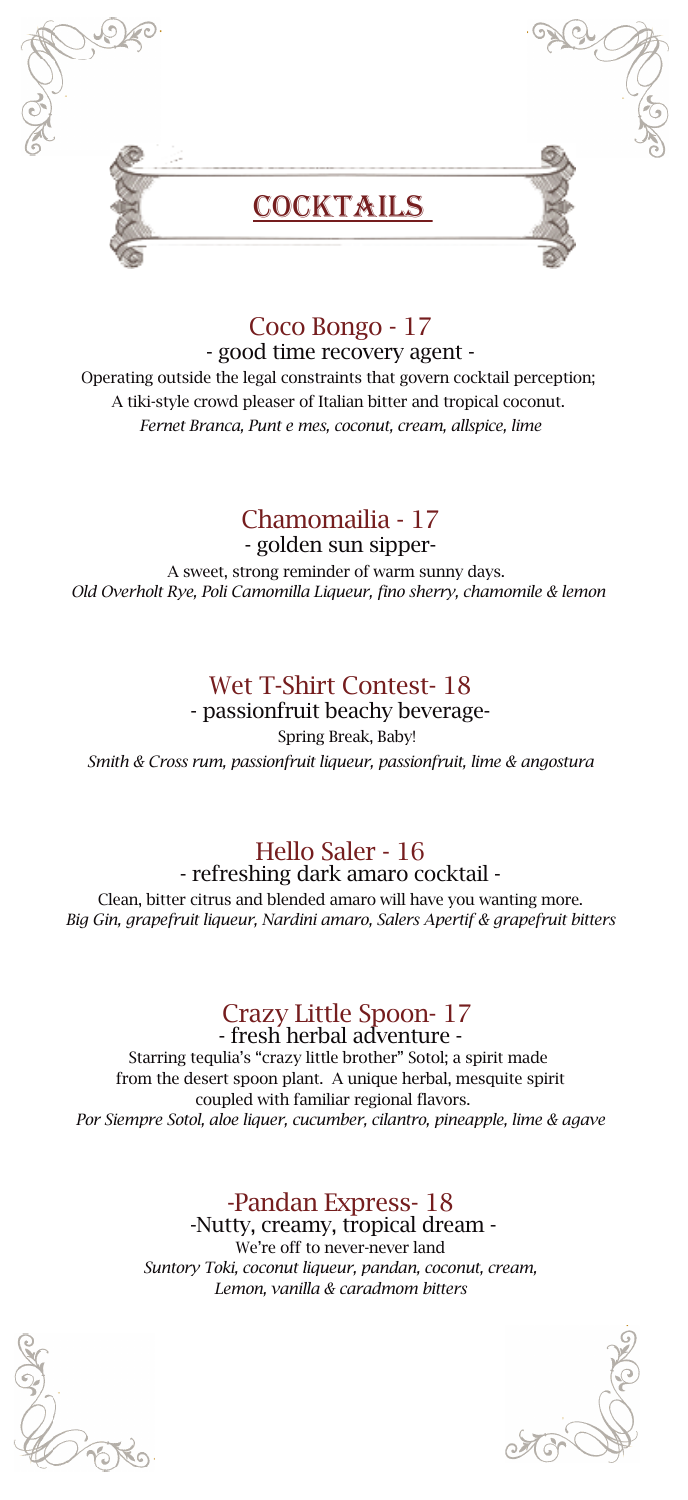### **BEER & SHOT**

| Rainier Lager & Old Grandad Bourbon             | 14 |
|-------------------------------------------------|----|
| Loowit Two-Sixteen Red Ale & Fernet Branca 15   |    |
| Evil Twin Blue Raspberry Sour & Barsol Pisco 14 |    |

|                                                       | DRAFT                                                                    | 11 oz              | Liter $(340z)$ |
|-------------------------------------------------------|--------------------------------------------------------------------------|--------------------|----------------|
| Snoqualmie Falls Brewery, Root Beer<br>Snoqualmie, WA | Cane Sugar Root Beer                                                     | 3.5<br>0% ABV      | 9              |
| Kulshan Brewery, Premium Lager<br>Bellingham, WA      | American Lager                                                           | 6<br><b>5% ABV</b> | 16             |
| Brouwerij De Brabandere, Bavik Super Pils<br>Belgium  | Pilsner - Bohemian-Czech                                                 | 7<br>5.2% ABV      | 18             |
| Stiegl Brewery, Grapefruit Radler<br>Austria          | Radler                                                                   | 7<br>2% ABV        | 18             |
| Wheelie Pop Brewing, Ascari Amber<br>Seattle, Wa      | Amber Ale                                                                | 7<br>5.8% ABV      | 18             |
| Loowit Brewing, Robot Overlord<br>Arlington, WA       | Unfiltered IPA                                                           | 8<br>6.8.% ABV     | 20             |
| Belching Beaver Brewery, Pomalo Pale<br>Oceanside, CA | Pale Ale                                                                 | 7<br>5.6% ABV      | 18             |
| Bellingham, WA                                        | Lucky Envelope Brewing, Blood Orange IPA<br><b>IPA</b>                   | 8<br>6.7% ABV      | 20             |
| Flying Lion Brewing, Where's Bonnie<br>Seattle, WA    | Belgian Witbier                                                          | 7<br>5.4% ABV      | 18             |
| Fortside Brewing, Couve A'licious<br>Seattle, WA      | Brown Ale                                                                | 8<br>5.2% ABV      | 20             |
| Lucky Envelope Brewing, Raspberry Sour<br>Seattle, WA | Sour                                                                     | 8<br>5.5% ABV      |                |
| Seattle, WA                                           | Wheelie Pop Brewing, Powerslide Oatmeal Stout<br>Oatmeal Stout           | 8<br>5.5% ABV      | 20             |
| Corvalis, OR                                          | Two Towns Ciderhouse, Prickly Pear-a-dise<br>Cider                       | 8<br>6.5% ABV      |                |
| Yakima, WA                                            | Bale Breaker Brewing, Yoxi Lime Agave Ranch Water<br><b>Hard Seltzer</b> | 6<br>4.5% ABV      |                |

# **BOTTLE & CAN**

| Rainier Brewing Company, Rainer<br><b>USA</b>        | Lager                                 | 5             | 160z<br>4.6% ABV |
|------------------------------------------------------|---------------------------------------|---------------|------------------|
| Nastro Azzurro, Peroni<br>Italy                      | Lager                                 | 5             | 120z<br>5.1% ABV |
| Black Raven, Pilsner<br>Woodenville, WA              | Pilsner                               | <b>5% ABV</b> | 16.907           |
| Loowit Brewing Company, Two-Sixteen<br>Vancouver, WA | Red Ale                               | 8             | 1607<br>5.1% ABV |
| Seapine Brewing Company, Positron IPA<br>Seattle, WA | Hazy IPA                              | 8             | 1607<br>6.6% ABV |
| Evil Twin Brewing, Blue Raspberry<br>Brooklyn, NY    | Sour                                  | 8<br>6% ABV   | 1607             |
| Evasion, Hophoria<br>McMinnville, OR                 | Gluten Free IPA                       | 9             | 1607<br>6.2% ABV |
| Sprezza, Rosso or Bianco<br>Seattle, WA              | Sweet or Dry Vermouth Spritz 5.2% ABV | 6             | 8.407            |